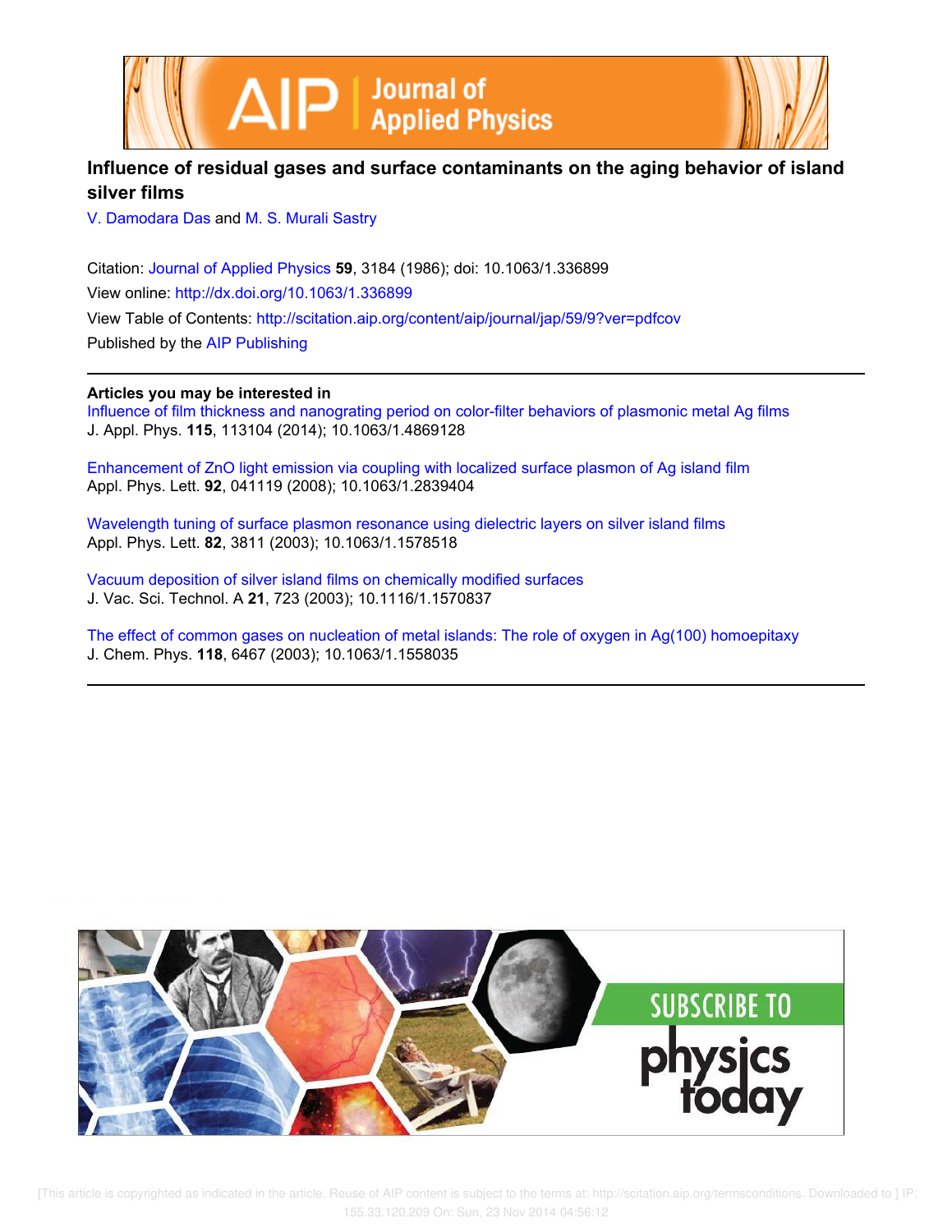# Influence of residual gases and surface contaminants on the aging behavior of island silver films

v. Damodara Das and M. S. Murali Sastry

*Thin Film Laboratory, Department 0/ Physics, Indian Institute o/Technology, Madras 600 036, India* 

(Received 5 September 1985; accepted for publication 2 January 1986)

The aging of island silver films deposited on glass at room temperature and at a pressure of  $2 \times 10^{-5}$  Torr was studied by monitoring the dc electrical resistance of the films. Films in the resistance range  $1-11$  M $\Omega/\square$  were studied under different conditions to ascertain the role of the residual gases and surface contaminants on the agglomeration rate. It was found that residual gases do not significantly affect the agglomeration rate, but a film of water vapor adsorbed on the glass surface retards the agglomeration to a great extent. An expression is arrived at for the functional dependence of the interisland spacing with time for the different conditions of study, assuming that the conduction in these island films is by quantum mechanical tunneling.

### **INTRODUCTION**

Possibly the biggest obstacle to the employment of island metal films in devices has been the poor temporal stability of the physical properties of these films. This aging of island metal films manifests itself as a steady increase in the resistance of the film as a function of time. From the tunneling equation as derived by Neugebauer and Webb, $<sup>1</sup>$  one sees</sup> that the resistance increase could come about by  $(i)$  an increase in the average interisland spacing, (ii) an increase in the effective tunneling barrier, or (iii) an increase in the activation energy for charge carrier creation.

The increase in the average interisland spacing with time has been explained in many ways, the most notable theories being (i) the mobility coalescence theory propounded by Skofronick and Phillips<sup>2</sup> and Paulson and Friedberg,<sup>3</sup> (ii) the theory of surface self-diffusion leading to shape changes of islands of Nishiura and Kinbara,<sup>4</sup> and (iii) the theory of oxidation of metals of Fehlner,<sup>5</sup> Erhlich,<sup>6</sup> and Deshpande.<sup>7</sup>

The model of increase in the effective tunneling barrier was used by Morris<sup>8</sup> to explain the reversible increase of island gold films on glass when exposed to the atmosphere. During the formation of a monolayer on the surface of the islands, the effective tunneling barrier changes,  $5-7$  leading to a change in the resistance.

During the aging process, the island size changes very slowly and hence the influence of the change in the activation energy can be neglected.

In a different approach, Morris<sup>9</sup> suggested that the resistance increase could be due to reduced electron emission as a result of a decrease in the film temperature following removal of the heating effect of the radiant source when the deposition is stopped.

The influence of residual gases and surface contamination on the agglomeration of island metal films has been studied by Paulson and Friedberg<sup>3</sup> (Au/glass), Kepinski<sup>10</sup> (Ag,Cu/a-C, *a-SiO),* and Hok *et* 01.11 (Au/glass). Paulson and Friedberg<sup>3</sup> found that oxygen contamination of the glass surface reduced the rate of coalescence and gave rise to films composed of very small islands when compared to films with surface contamination of nitrogen and hydrogen. On the other hand, Kepinski<sup>10</sup> found that the presence of oxygen accelerates the aggregation of metal on both types of substrates studied. Hok et al.<sup>11</sup> assumed that a film of water vapor rests on the surface of the substrate and retards the agglomeration of the films.

It is evident from the above discussion that the effect of contaminants on the aging process of island metal films is not dearly understood. This paper presents details of attempts made in our laboratory to better understand the aging of island films of silver on glass under different conditions. Our observations lead to the conclusion that the presence of water vapor plays a dominant role in controlling the aging behavior rather than the presence of oxygen or nitrogen.

### EXPERIMENTAL DETAilS

Island silver films with initial dc resistances between 1 and 11 M $\Omega$ / $\square$  were vacuum deposited on clean glass substrates at a pressure of  $2\times10^{-5}$  Torr at room temperature. The resistance of the films was monitored using a Keithley dectrometer and the potential applied across the ends of the films in all cases was 9 V. A shutter arrangement was employed to stop the deposition as soon as the desired resistance was obtained. The film dimensions were  $1 \text{ cm} \times 1 \text{ cm}$  and the substrate to source distance was 20 cm. Before deposition of the films, thick silver contacts were deposited at the ends of the substrate and pressure contacts were made from which leads were taken for resistance monitoring. The glass substrates were cleaned with warm chromic acid, detergent solution, and distilled water; in that order. Immediately before mounting the substrates in the vacuum chamber, they were finally cleaned with isopropyl alcohol and distilled water. The silver used for the study was 99.999% pure. During deposition of the films, the filament current was held steady and constant to maintain a constant deposition rate in all the cases.

Films were studied under different conditions. To obtain an inert, moisture-free atmosphere, the vacuum chamber was flushed out with nitrogen and a  $P_2O_5$  moisture trap was placed in the chamber (condition 1). A moisturefree atmosphere was obtained by using the  $P_2O_5$  moisture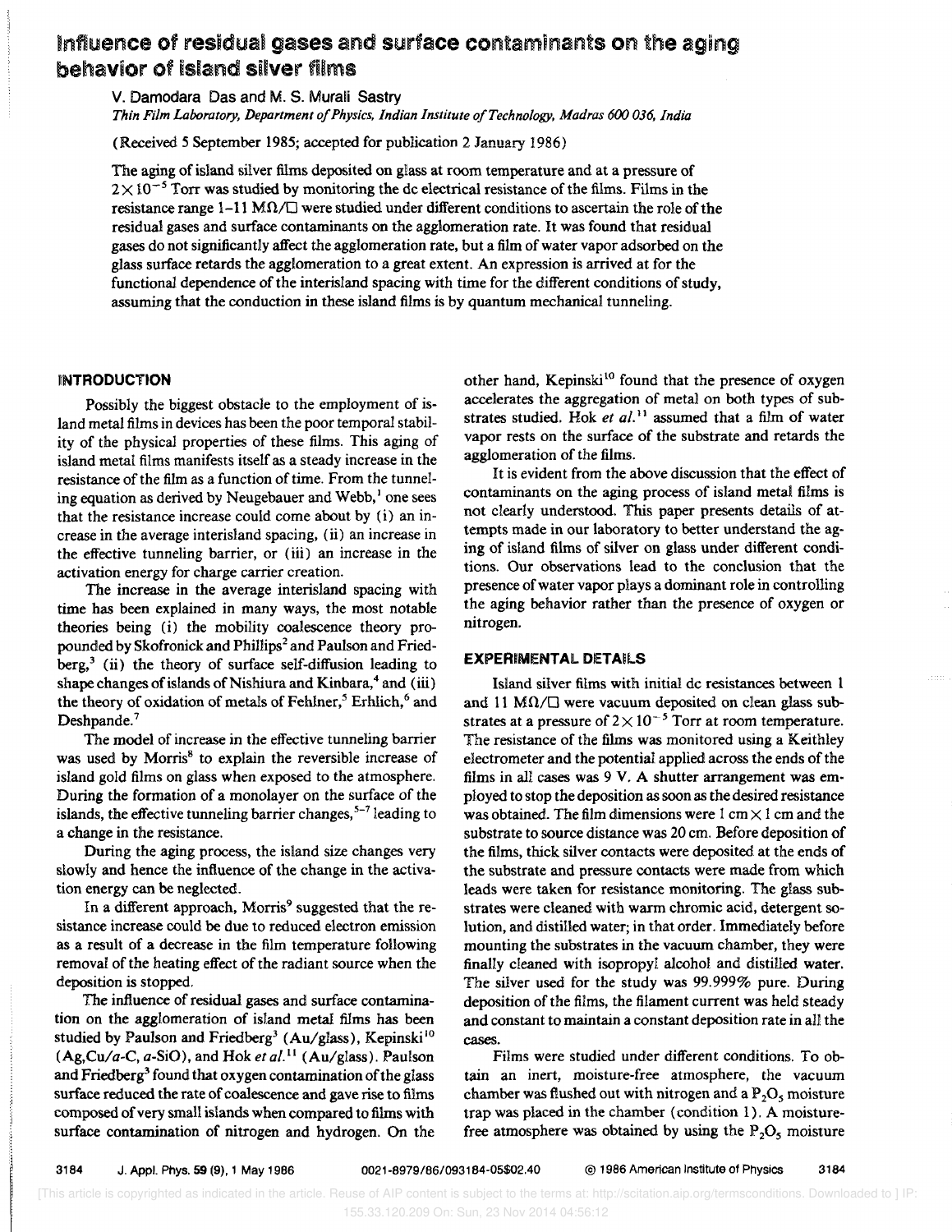

FIG. 1.  $\ln(R/R_0)$  vs time plots for island Ag films studied under condition I.



FIG. 3.  $ln(R/R_0)$  vs time plots for island Ag films studied under condition 3.

trap alone. In this condition (condition 2) there is an excess of oxygen in comparison with condition 1. Films were studied in an ambient state (condition 3) with normal amounts of water vapor and oxygen present in the chamber. To obtain



FIG. 2.  $\ln(R/R_0)$  vs time plots for island Ag films studied under condition 2.

3185 J. Appl. Phys., Vol. 59, No.9, 1 May 1986

a substrate surface free of water vapor, glow discharge was used for a period of 5-7 min in the presence of oxygen leaked through a needle valve (condition 4) and under an ambient state (condition 5). Finally, films were aged in atmosphere where an abundance of oxygen and water vapor is available (condition 6). In all the above studies, the resistance was monitored for a maximum period of 180 min.

#### **RESULTS**

Figures 1, 2, and 3 show the variation of the logarithm of the normalized dc resistance with time for the conditions 1, 2, and 3, respectively. It is evident from these figures that there is a nearly exponential increase of the normalized resistance with time for all the films except one. The 1.1- and 5.2-  $M\Omega/\square$  films of condition 1 and the 1.5-M $\Omega/\square$  film of condition 2 showed an initial fall in the resistance up to a maximum period of 10 min. The least-squares fit of the data is carried out from the point of time at which the resistance stabilized and started increasing. The linear dependence of  $\ln(R/R_0)$  on the time is restricted to the range indicated in the Figs. 1 and 2. Another fact to be noted is that the agglomeration rate  $d[\ln(R/R_0)]/dt$  (the slope of the lines in the figures) increases with increasing initial resistance  $R_0$ . The only exception to this behavior is the film of 1.1 M $\Omega/\square$  initial resistance studied under condition 3. The resistance of this film is found to fall with time and stabilize. The nature of the variation is shown in Fig. 4. This fall in resistance with time and subsequent stabilization indicates that the film is semicontinuous. For the films studied under condition 4, the logarithm of the normalized resistance shows a linear depen-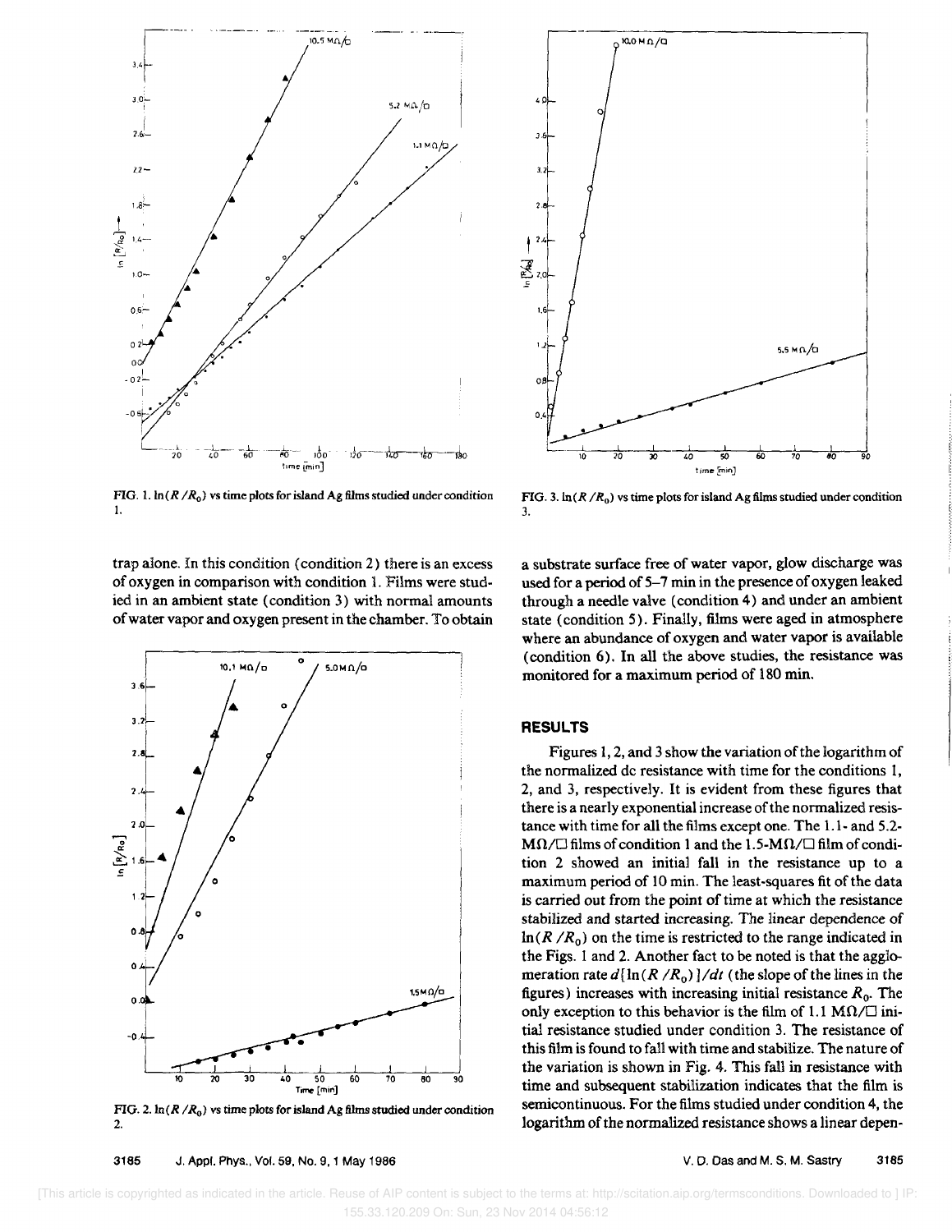

FIG. 4. Resistance vs time plot for an island Ag film of  $R_0 = 1.1$  M $\Omega/\square$  studied under condition 3.



FIG. 5.  $\ln(R/R_0)$  vs  $\ln(t)$  plot for an island Ag film of  $R_0 = 1.0$  M $\Omega/\square$ studied under condition 4.

dence on the logarithm of time (Figs. 5 and 6). For films studied under condition 5, the behavior was similar to those studied in condition 4. Films exposed to atmosphere immediately after deposition (condition 6) were highly unstable with a rapid fall in resistance with time being observed.

Table I gives all the relevant data for the films studied (as mentioned above).

#### **DISCUSSION**

Island films, which ideally consist of an array of individual islands with a statistical distribution of island radii,  $12-14$ are prepared by limiting the growth of the films to the nucleation stage or at least by avoiding excessive coalescence of



FIG. 6.  $\ln(R/R_0)$  vs  $\ln(t)$  plot for an island Ag film of  $R_0 = 4.8$  M $\Omega/\square$ studied under condition 4.

 [This article is copyrighted as indicated in the article. Reuse of AIP content is subject to the terms at: http://scitation.aip.org/termsconditions. Downloaded to ] IP: 155.33.120.209 On: Sun, 23 Nov 2014 04:56:12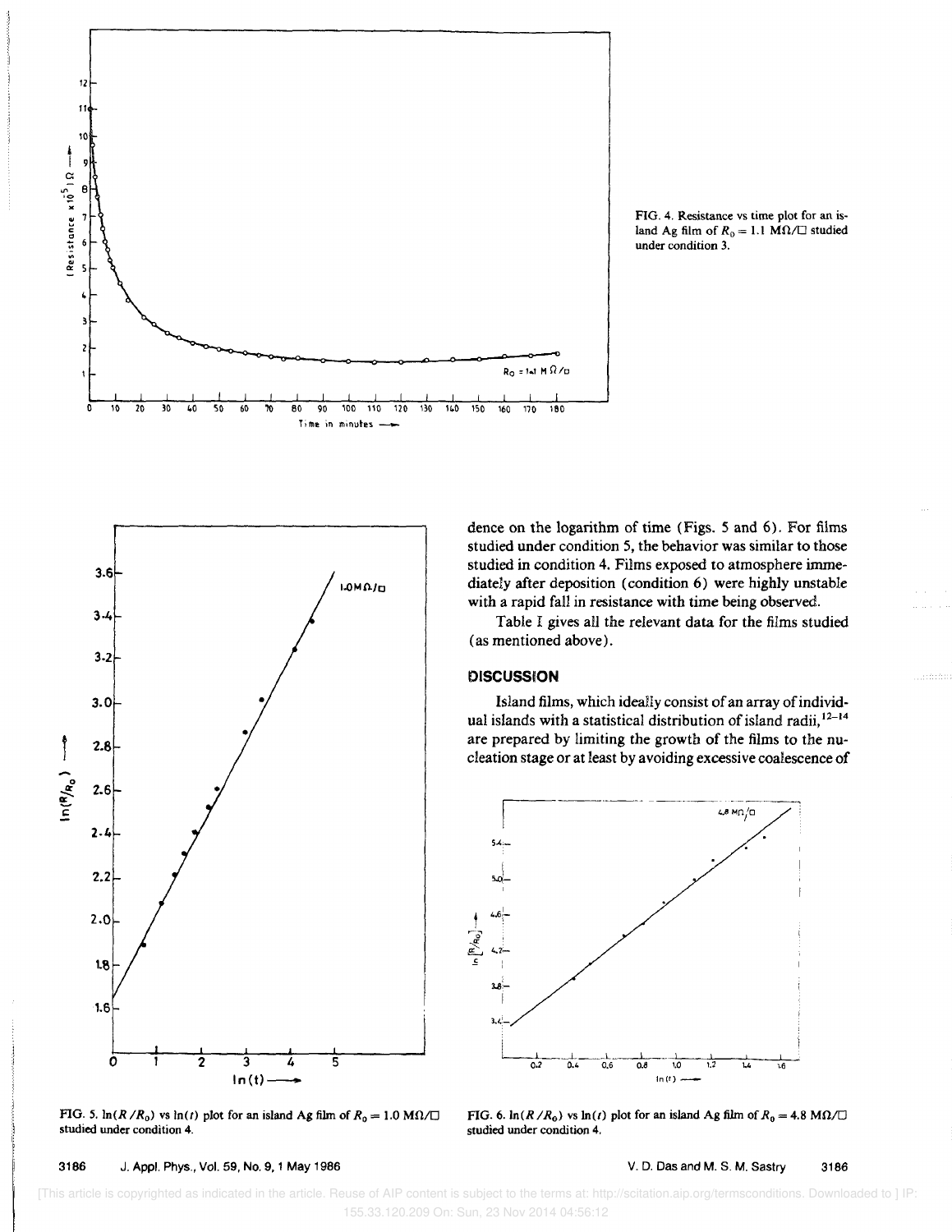TABLE I. Agglomeration rates for the films studied under different conditions.

| $R_0$ , M $\Omega$ / $\Box$  | $k = [d \ln(R/R_0)/dt] \times 10^{-2}$           |
|------------------------------|--------------------------------------------------|
| Condition 1                  |                                                  |
| 1.10                         | 1.81                                             |
| 5.20                         | 2.50                                             |
| 10.50                        | 3.96                                             |
| Condition 2                  |                                                  |
| 1.50                         | 1.14                                             |
| 5.00                         | 7.68                                             |
| 10.10                        | 12.18                                            |
| Condition 3                  |                                                  |
| 1.10                         | Network                                          |
| 5.50                         | 1.18                                             |
| 10.00                        | 24.08                                            |
| $R_{\alpha}$ M $\Omega/\Box$ | $k' = \left(\frac{d \ln(R/R_0)}{d \ln t}\right)$ |
| Condition 4                  |                                                  |
| 1.00                         | 0.39                                             |
| 4.80                         | 1.53                                             |

the islands. Kinosita,<sup>15</sup> in a paper which gives the historical development of the theory of mobility coalescence of metal islands on different substrates, has shown that mobility of large islands must be included in the Zinsmeister rate equations to explain the shape of the island size distribution curve. In the absence of data on the binding energy of Ag on glass in the literature, we assume that it will, at most, be equal to (in all probability less than) the binding energy of Cu on glass,  $E_{\text{des}} = 0.14 \text{ eV}^{16}$  The energy for surface diffusion  $E_d = E_{des} / 4$ .<sup>17</sup> Hence,  $E_d$  for Ag on glass = 0.035 eV. At room temperature, mobility of the islands of Ag on glass is very likely due to the above fact. Hence, we will use the mobility coalescence of islands model to explain the aging of island Ag films and will see later that oxidation of the islands can be ruled out as a possible cause of the aging behavior.

The resistance of an island film based on the quantum mechanical tunneling model can be written as

$$
R = f(d) \exp[(4\pi d/h)(2m\phi)^{1/2}], \qquad (1)
$$

where  $R =$  resistance of the film,  $f(d) = a$  slowly varying function of (d), the average interisland spacing, and  $\phi =$  the effective tunneling barrier between the islands, and all other quantities have the usual meaning. From Figs. 1-3, one can see that the data of the normalized resistance as a function of time can be fit to an equation of the form

$$
R(t) = R_0 \exp(kt) \tag{2}
$$

where  $t =$  time elapsed after cessation of deposition and  $k =$  constant, which we shall call the agglomeration rate. The constant  $k$  is a function of the initial resistance  $R_0$  and the condition of study. Figures 1-3 also indicate the duration of time for which Eq. (2) is valid. Comparing Eqs. (1) and (2) and setting the exponents equal, we arrive at the expressions

$$
d = (h/4\pi) \left[ 1/(2m\phi) \right]^{1/2}kt \,. \tag{3}
$$

Hence, on the basis of the mobility coalescence model, for

conditions 1-3, the average interisland spacing increases linearly with time.

However, for condition 4, the functional dependence of the normalized resistance with time is altogether different with  $\ln(R/R_0) \propto \ln(t)$ . We shall follow the approach adopted by Deshpande<sup>7</sup> but shall differ in that we shall assume that mobility coalescence is responsible for the increase in the average interisland spacing and not oxidation.

Assuming a logarithmic increase in the interisland spacing with time and by logarithmic differentiation of the tunneling equation, one arrives at an expression in which the logarithm of the normalized resistance and time show a linear dependence (Erhlich<sup>6</sup> and Deshpande<sup>7</sup>). Hence, for condition 4, we are led to conclude that the average interisland spacing varies logarithmically with time, i.e.,

$$
d=k'\ln(t).
$$

The physical explanation for the linear and logarithmic dependence of the average interisland spacing with time for the above-mentioned conditions is being attempted in our laboratory on the basis of computer simulations of the aging process.

As the functional dependence of the normalized resistance on time in condition 4 is different from conditions 1-3, it would be misleading to call the slope of the  $ln(R/R_0)$  vs  $\ln(t)$  curves the agglomeration rate, a term used for the slope of the  $ln(R/R_0)$  vs *t* curves of conditions 1-3. However, in a qualitative sort of way, the "agglomeration rate" for the two films (Figs. 5 and 6) of condition 4 may be compared and it is noted that this "agglomeration rate" increases as we go to films of higher initial resistances. This behavior is similar to that of the films studied under conditions 1-3. At a higher starting resistance, the film contains a higher percentage of smaller islands compared to a film of lower initial resis $t$ ance.<sup>11,12,14</sup> Assuming the expression for the diffusion coefficient for an island with  $i$  atoms<sup>18</sup>

$$
D_i = D_1 i^{-x},
$$

where  $D_1$  is the diffusion coefficient for a single atom and x is a positive constant, we see that smaller islands with smaller number of atoms will be more mobile and will contribute more to the agglomeration rate than the larger, less mobile islands. Thus, the agglomeration rate would be higher for higher initial resistance films (Table I). Thus, the observed variation of the agglomeration rate as a function of initial resistance of the films can be explained by the selective mobility of smaller islands and their predominance in thinner (high resistance) films.

The resistance of the 1.1 M $\Omega$ / $\square$  film studied under condition 3 is found to fall with time and later stabilize indicating that the film is semicontinuous. This is due to partial recrystallization which reduces the number of structural defects.<sup>10</sup> The adsorbed water vapor appears to have reduced the nucleation barrier leading to an enhanced nucleation and consequently to a network film structure. The initial fall in resistance of the 1.1 M $\Omega/\square$ , 5.2 M $\Omega/\square$  (condition 1), and 1.5 M $\Omega$ / $\Box$  (condition 2), films could be due to structural changes in the film, as they are near the discontinuous-semicontinuous transition stage. The fall in resistance lasts for 10